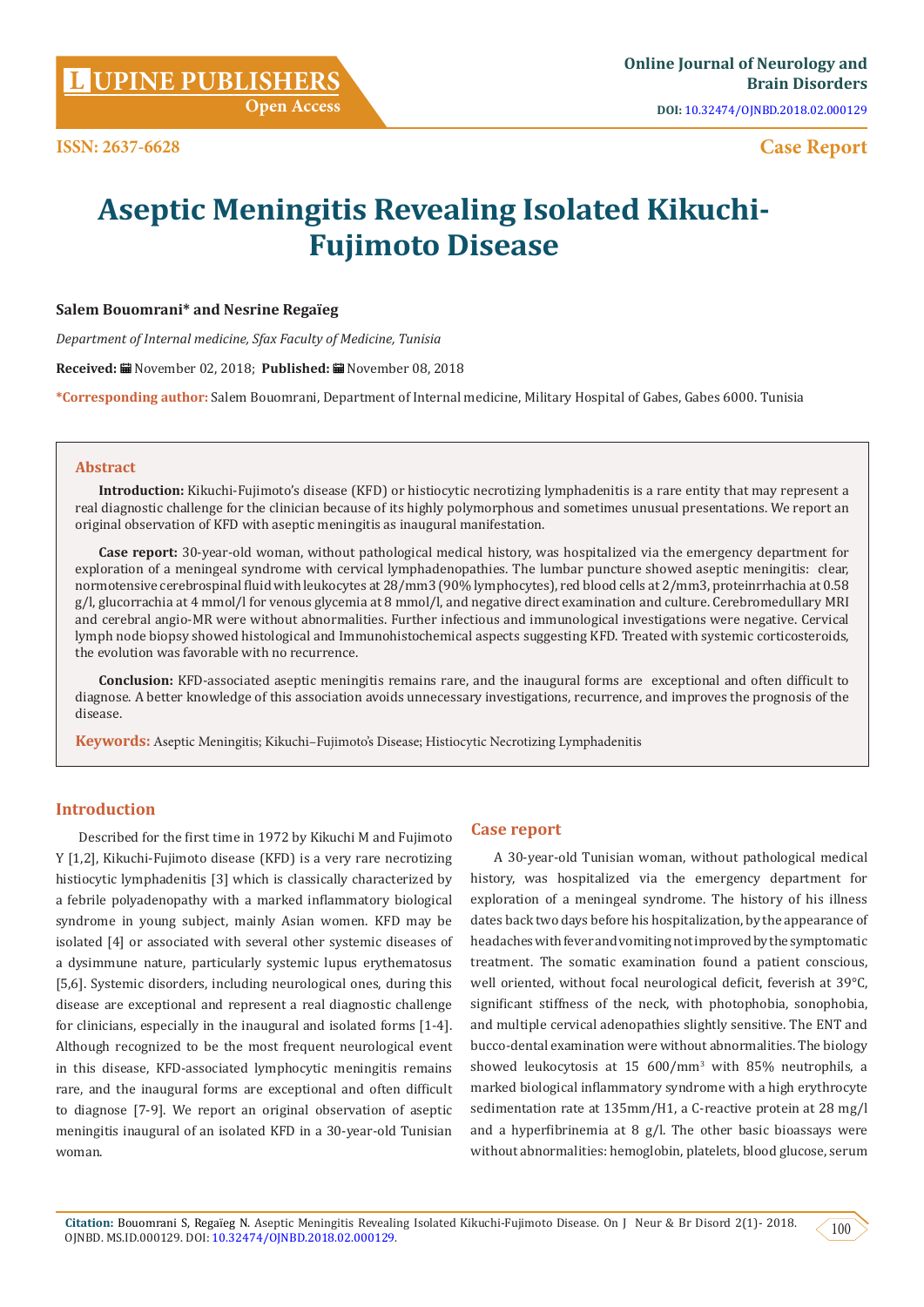calcium, ionogram, liver enzymes, muscle enzymes, creatinine, serum protein electrophoresis, and urine analysis. Chest X-ray and electrocardiogram were normal. The ophthalmic examination with fundus of the eye did not shows any papillary edema.

The lumbar puncture showed a clear, normotensive cerebrospinal fluid, and the biochemical and cytobacteriological analysis confirmed the diagnosis of aseptic lymphocytic meningitis: leukocytes at 28/mm<sup>3</sup> (90% lymphocytes), red blood cells at 2/ mm3, proteinrrhachia at 0.58 g/l, glucorrachia at 4 mmol/l for venous glycemia at 8.6 mmol/l, and negative direct examination and culture. Specific tuberculosis tests in the blood, urine and cerebrospinal fluid were negative. Similarly, blood cultures, viral and bacterial serology for lymphocytic meningitis, antinuclear antibodies, and anti-soluble nuclear antigen antibodies were negative. Cerebro-medullary magnetic resonance imaging (MRI) and cerebral angio-MR showed no abnormalities. Biopsy of a posterior cervical ganglion showed follicular hyperplasia, histiocytic and monocytic infiltrate with ganglionic necrosis, and no signs of lymphoma or tuberculosis. The immuno-labeling by anti-CD68 antibodies was positive. Thus, the diagnosis of aseptic lymphocytic meningitis within the framework of an isolated KFD was retained and the patient was treated with oral corticosteroids at a dose of 1 mg/kg/day for four weeks followed by gradual decrease, in association with hydroxychloroquine at a dose of 400 mg/day. The evolution was rapidly favorable with apyrexia and disappearance of meningeal signs after two days and total regression of cervical lymphadenopathies after two weeks. The lumbar puncture performed at one month was strictly normal, and no recurrence has been noted for two years now.

#### **Discussion**

Non-infectious aseptic meningitis is a real diagnostic challenge in current medical practice because of the absence of specific clinical and biological signs and the multitude of possible etiologies [10,11]. The main causes of these meningitis are: systemic diseases (connective tissue diseases, primary vasculitis and granulomatosis), cancers and hematological malignancies (neoplastic meningitis), and drug intake (drug-induced meningitis) [10]. Among the systemic diseases, KFD remains an exceptional etiology of aseptic meningitis: indeed, only one case of aseptic meningitis was secondary to KFD in the series of 180 cases of aseptic meningitis of Jarrin I et al. [12] a frequency of 0.55%. Similarly, during a KFD, lymphocytic aseptic meningitis remains an exceptional event: only two cases in the series of 91 patients with KFD of Dumas G (2.1%) [8], and only two observations in the series of 69 cases of KFD of Nakamura I et al. [7] (2.8%).

The majority of cases are reported separately as sporadic cases and the review of the literature finds only about 30 observations of aseptic meningitis associated to KFD [7-9,13-21]. Aseptic meningitis is therefore described as unusual [13] and atypical [14]

during this disease. It can be acute [15] or chronic and recurrent [9,16], isolated or associated with other neurological signs [17- 19] or other severe visceral manifestations of the disease [14,20], be seen during the evolution of already known KFD or more exceptionally be the first sign revealing it [14,17,21]. Evolution is usually favorable under systemic corticosteroids [7-9,13-21] and recurrence remains rare and the prerogative of undiagnosed forms of the disease [9,16].

#### **Conclusion**

As rare as it is, Kikuchi-Fujimoto disease as possible etiology of aseptic meningitis must be known. This knowledge will in many cases avoid unnecessary investigations, recurrence, specific or nonspecific complications, and improve the prognosis of the disease. Our case is distinguished by the inaugural character of aseptic meningitis.

#### **References**

- 1. [Kikuchi M \(1972\) Lymphadenitis showing focal reticulum cell](https://ci.nii.ac.jp/naid/10008336899) [hyperplasia with nuclear debris and phagocytes: a clinicopathological](https://ci.nii.ac.jp/naid/10008336899) [study. Nippon Ketsueki Gakkai Zasshi 35: 379-380.](https://ci.nii.ac.jp/naid/10008336899)
- 2. Fujimoto Y, Kjima Y, Yamaguchi K (1972) Cervical subacute necrotizing lymphadenitis: a new clinicopathologic entity. Naika 20: 920-927.
- 3. [Ruaro B, Sulli A, Alessandri E, Fraternali Orcioni G, Cutolo M](https://www.ncbi.nlm.nih.gov/pubmed/24739458) [\(2014\) Kikuchi-Fujimoto's disease associated with systemic lupus](https://www.ncbi.nlm.nih.gov/pubmed/24739458) [erythematous: difficult case report and literature review. Lupus 23\(9\):](https://www.ncbi.nlm.nih.gov/pubmed/24739458) [939-944.](https://www.ncbi.nlm.nih.gov/pubmed/24739458)
- 4. [Dokic M, Begovic V, Bojic I, Tasic O, Stamatovic D \(2003\) Kikuchi-](https://www.ncbi.nlm.nih.gov/pubmed/14608843)[Fujimoto disease. Vojnosanit Pregl 60\(5\): 625-630.](https://www.ncbi.nlm.nih.gov/pubmed/14608843)
- 5. [Sopeña B, Rivera A, Vázquez Triñanes C, Fluiters E, González Carreró](https://www.ncbi.nlm.nih.gov/pubmed/22192931) [J, et al. \(2012\) Autoimmune manifestations of Kikuchi disease. Semin](https://www.ncbi.nlm.nih.gov/pubmed/22192931) [Arthritis Rheum 41\(6\): 900-906.](https://www.ncbi.nlm.nih.gov/pubmed/22192931)
- 6. Regaïeg N, Ben Hamad M, Belgacem N, Baïli H, Lassoued N, et al. (2018) Kikuchi-Fujimoto Disease Associated to Connectivitis -About Two Cases. Open Access Journal of Internal Medicine 1(1): 21-24.
- 7. [Nakamura I, Imamura A, Yanagisawa N, Suganuma A, Ajisawa A \(2009\)](https://www.ncbi.nlm.nih.gov/pubmed/19697871) [Medical study of 69 cases diagnosed as Kikuchi's disease. Kansenshogaku](https://www.ncbi.nlm.nih.gov/pubmed/19697871) [Zasshi 83\(4\): 363-368.](https://www.ncbi.nlm.nih.gov/pubmed/19697871)
- 8. [Dumas G, Prendki V, Haroche J, Amoura Z, Cacoub P, et al. \(2014\)](https://www.ncbi.nlm.nih.gov/pubmed/25500707) [Kikuchi-Fujimoto disease: retrospective study of 91 cases and review of](https://www.ncbi.nlm.nih.gov/pubmed/25500707) [the literature. Medicine \(Baltimore\) 93\(24\): 372-382.](https://www.ncbi.nlm.nih.gov/pubmed/25500707)
- 9. [Komagamine T, Nagashima T, Kojima M, Kokubun N, Nakamura T, et](https://www.ncbi.nlm.nih.gov/pubmed/23020225) [al. \(2012\) Recurrent aseptic meningitis in association with Kikuchi-](https://www.ncbi.nlm.nih.gov/pubmed/23020225)[Fujimoto disease: case report and literature review. BMC Neurol 12: 112.](https://www.ncbi.nlm.nih.gov/pubmed/23020225)
- 10. [Bouomrani S, Trabelsi S, Nouma H, Baïli H, Belgacem N, et al. \(2016\)](https://pdfs.semanticscholar.org/34e0/5397addca30d4d06cf412f31f2f85fa7e9b8.pdf) [Aseptic Noninfective Meningitis: Etiologic Survey. Clin Res Infect Dis](https://pdfs.semanticscholar.org/34e0/5397addca30d4d06cf412f31f2f85fa7e9b8.pdf) [3\(5\): 1042.](https://pdfs.semanticscholar.org/34e0/5397addca30d4d06cf412f31f2f85fa7e9b8.pdf)
- 11. [Shukla B, Aguilera EA, Salazar L, Wootton SH, Kaewpoowat Q, et al.](https://www.ncbi.nlm.nih.gov/pubmed/28806629) [\(2017\) Aseptic meningitis in adults and children: Diagnostic and](https://www.ncbi.nlm.nih.gov/pubmed/28806629) [management challenges. J Clin Virol 94: 110-114.](https://www.ncbi.nlm.nih.gov/pubmed/28806629)
- 12. [Jarrin I, Sellier P, Lopes A, Morgand M, Makovec T, et al. \(2016\) Etiologies](https://www.ncbi.nlm.nih.gov/pubmed/26765411) [and Management of Aseptic Meningitis in Patients Admitted to an](https://www.ncbi.nlm.nih.gov/pubmed/26765411) [Internal Medicine Department. Medicine \(Baltimore\) 95\(2\): e2372.](https://www.ncbi.nlm.nih.gov/pubmed/26765411)
- 13. [Ficko C, Andriamanantena D, Dumas G, Claude V, Rapp C \(2013\) Kikuchi's](https://www.ncbi.nlm.nih.gov/pubmed/23523015) [disease: An unusual cause of lymphocytic meningitis. Rev Neurol \(Paris\)](https://www.ncbi.nlm.nih.gov/pubmed/23523015) [169\(11\): 912-913.](https://www.ncbi.nlm.nih.gov/pubmed/23523015)